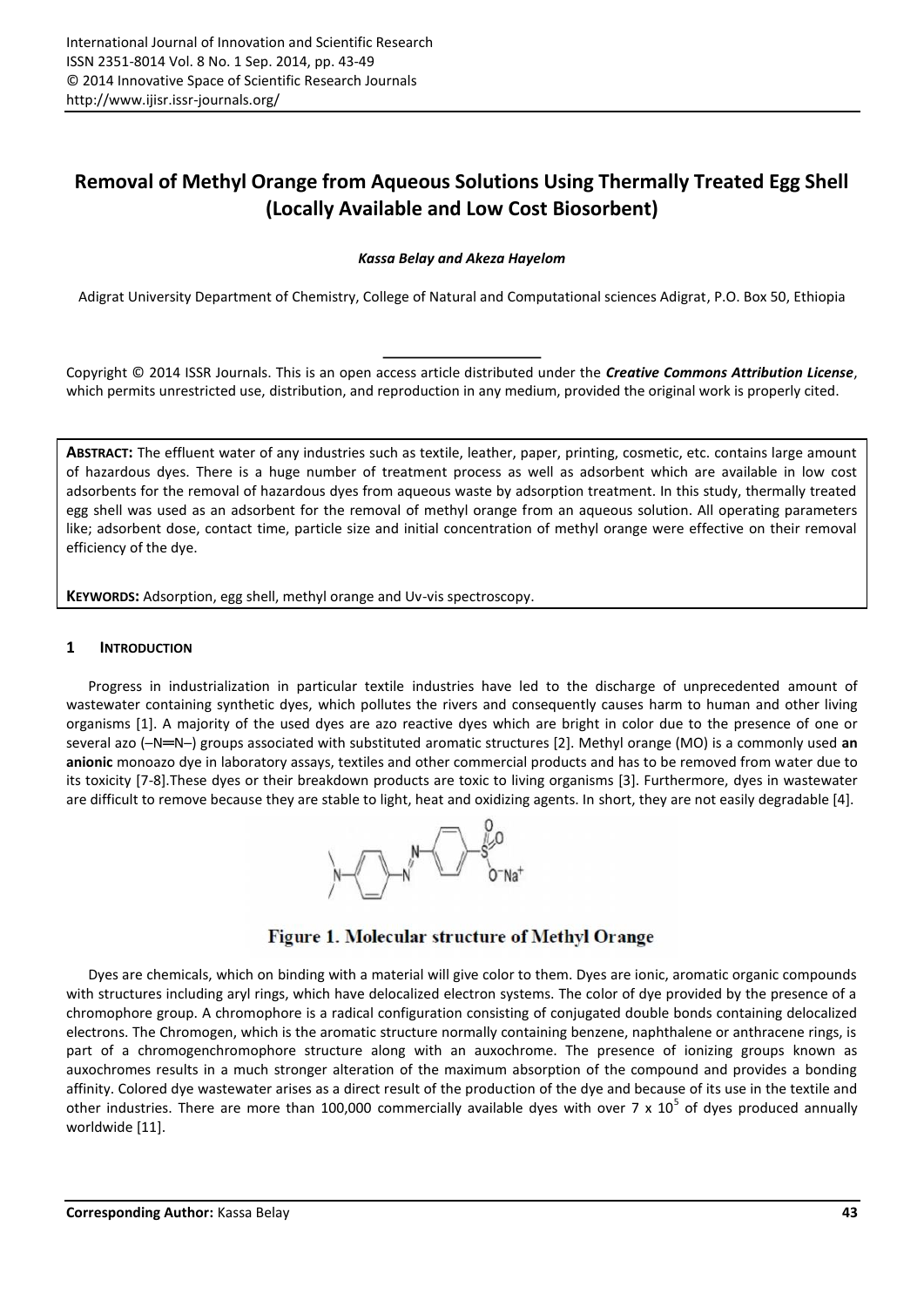In recent years, numerous low cost natural materials such as rice husk [4], activated carbon prepared from coir pith [9] and fruit shell [13] have been used and investigated for removal and adsorption of MO from aqueous solution.

Meanwhile, eggshells are used in enormous quantities by food manufacturers, restaurants and household and the shells are disposed of as solid waste. Investigations have been conducted to explore the possibility of useful applications of eggshells, especially for wastewater. Research has shown that eggshells and eggshell membrane may be used as an adsorbent for cationic dye[15], azo dye[16] and malathion[17], however, there has so far been no study reported in academic literature related to the use of powdered eggshells as an adsorbent for removing MO from aqueous solution. Therefore the main aim of this study was the use of powdered eggshells as adsorbent material for removal of MO from aqueous solution. The effects of adsorbante concentration, adsorbent dose, particle size and effect of contact time of MO were investigated. Objective of this study are

- To remove organic dyes from aqueous solution by using natural product as bioadsorbane
- To study Methyl Orange removal efficiency of thermally treated egg shell from aqueous solutions.
- To study the effect of operating parameters (initial adsorbante concentration, adsorbent dosage, contact time and particle size)

## **2 MATERIALS AND METHODS**

## **2.1 APPARATUS**

The materials employed in this work include among others, spectrophotometer (Model 722, Shanghai), Electronics weighing balance (Ohaus,USA), Dryer/ Oven, Sieve, Conical flasks, Stop watch, Centrifuge, egg shell , methyl orange(Beijing Chemical Co.). All chemicals used were of analytical grade.

## **2.2 CHEMICALS AND REAGENTS**

Sodium bi carbonate, Sulfuric acid, Methyl Orange dye

## **2.3 EXPERIMENTAL SITE**

Egg shell sample was collected from different cafeterias of Adigrat town which is located in the northern part of Ethiopia, Tigray region 898km far from Addis Ababa and 120km away from north of Mekelle city, which is capital city of Tigray regional state.

## **2.4 BIOSORPTION STUDY**

## **2.4.1 ADSORBENT COLLECTION AND PREPARATION**

The eggshell used in the experiment were collected free of charge from different hotels located in Adigrat, Ethiopia using plastic bags and washed with tape water to remove surface adsorption then dried at 105 °C for 1 h in a convection oven, grounded using mortar and pestle then socked with  $H_2SO_4$  solution 1:1 ratio weight per volume for overnight to increase adsorption efficiency.

Then washed with distilled water till it attained neutral  $P^H$  and treated 2% NaHCO<sub>3</sub> over night in order to remove excess of acid present then it was washed with distilled water to remove dirt and boiled to remove color and dried at oven at  $105C<sup>o</sup>$ for 1 hours and activated in muffle furnace at 450C $^{\circ}$  for an 1 hours.

Finally allowed to pass through 0.5, - 2 mm sieves. Then the powdered eggshell was washed with distilled water to remove dirt and boiled to remove color. The eggshell powder comprises of 94% CaCO<sub>3</sub>, with small amount of MgCO<sub>3</sub>, Calcium phosphate and other organic matter including protein [20].

## **2.4.2 PREPARATION OF ADSORBATE SOLUTION**

Methyl Orange, 4-dimethylaminoazobenzene-4'- sulfonic acid (MO), a bright orange crystalline powder with a molecular formula of C<sub>14</sub>H<sub>14</sub>N<sub>3</sub>NaO<sub>3</sub>S, molecular weight of 327.34, melting point around 300 °C and maximum absorption ( $\lambda$ <sub>max</sub>) 465nm used without further purification. The molecular structure of MO a water soluble dye is shown in Figure 1.MO is dark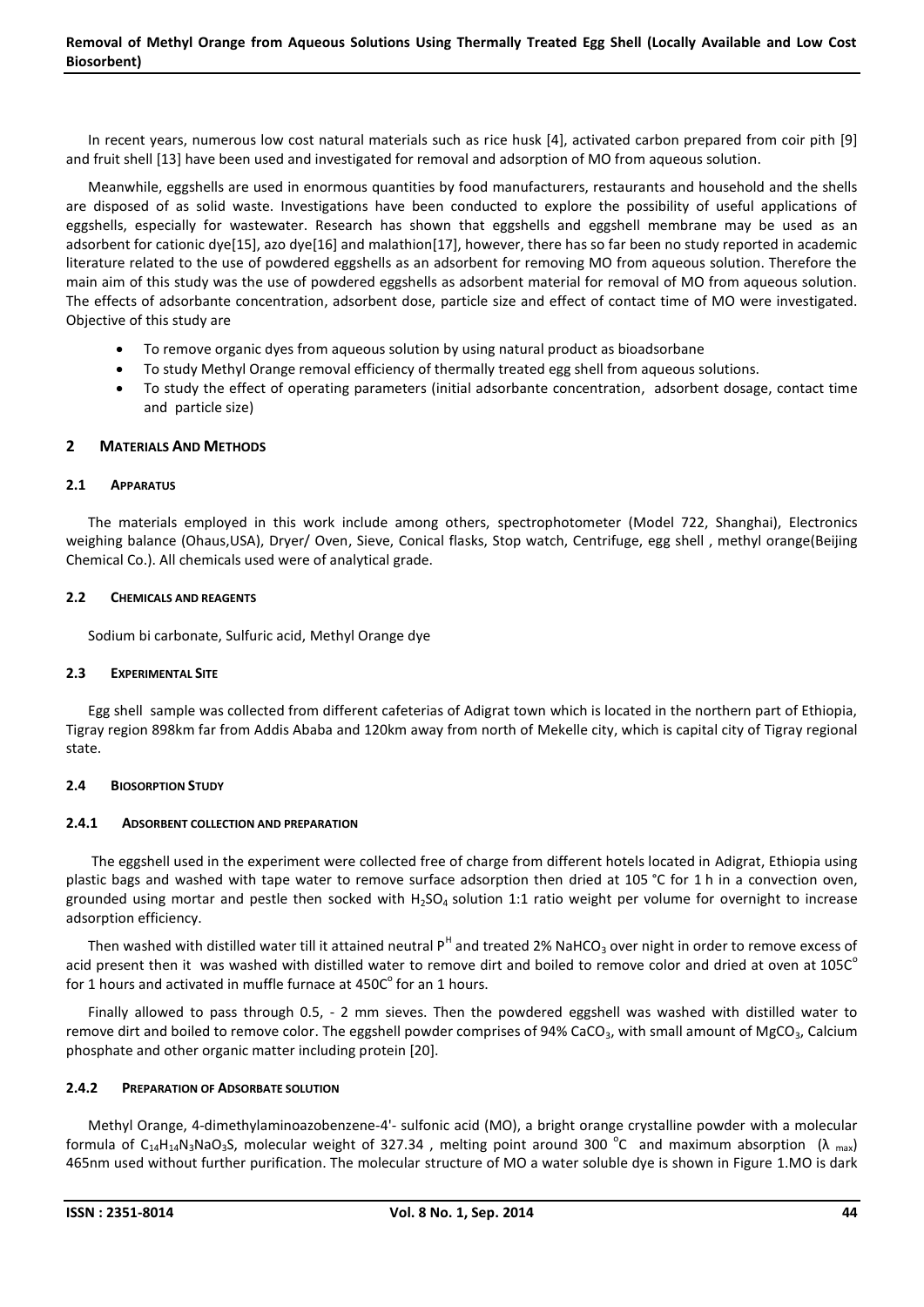red in aqueous solution below pH 3 and the color brightens to orange as pH increases. A stock solution of MO was prepared by dissolving 12.5 g of the dye in 1 L of distilled water and filtered via Whatman filter paper (No. 1). The prepared stock solution was then wrapped with aluminum foil and stored in a dark to prevent exposure to direct light.

#### **2.5 BATCH ADSORPTION STUDIES**

Batch mode adsorption studies for individual eggshell were carried out using 250 ml Erlenmeyer flask. The effects of different parameters such as adsorbate concentration, adsorbent dose were studied. The Erlenmeyer flasks were pretreated with the respective adsorbate for 24 hours to avoid adsorption of the adsorbate on the container walls. Standard solutions of the dye were mixed with the egg shell and agitated at different agitation rate on a mechanical shaker. This was carried out by varying the dye concentrations, and the mass of egg shell used for adsorption. Finally, the resulting suspension of each of the dye was filtered using a Whatman No.1 filter paper and the filtrate was analyzed for the corresponding dye concentration. Removal efficiency was finally calculated by using the relationship.

## **Adsorption (%) = ((Co – Cf)/Co) × 100 eq…………(1)**

Where Co = the initial concentration (mg/L) and C<sub>f</sub> = final concentration (mg/L) of the dye being studied. The adsorption capacity of the egg shell is the concentration of the dye on the adsorbent mass and was calculated based on the mass balance principle.

#### **2.6 SORPTION STUDIES**

Dye concentration was estimated spectrophotometrically by monitoring the absorbance at 465 nm nm using a UV-vis spectrophotometer. The samples were withdrawn from the shaker at predetermined time intervals and the dye solution was separated from the adsorbent by centrifugation at 20.000 rpm for 10 min. The absorbance of supernatant solution was measured. The effect of particle size was investigated by using four different particle sizes: 0.50, 1.00 and 2.0 mm, of powdered chicken eggshells. The experiments were carried out using 20 g of powdered eggshell for 60 minutes.

#### **2.6.1 EFFECT OF ADSORBENT DOSAGE**

The effect of adsorbent dosage was studied by adding Samples of egg shell 0.5, 1.0, 1.5, 2.0 and 2.5 g to 50 mL dyes solution in 250 ml Erlenmeyer flask and the adsorption efficiency for different dose was determined by keeping other parameters constant.

## **2.6.2 EFFECT OF ADSORBENT PARTICLE SIZE**

The effect of adsorbent particle size was studied by using 5, 10, 15 and 20 g of adsorbent after passing with 0.5mm, 1.0mm, 0.20mm sieve and evaluate it's absorbance by using spectrophotometer by keeping the other parameters constant.

## **2.6.3 EFFECT OF CONTACT TIME**

Contact time is one of the most important parameters for the assessment of practical application of sorption process [2]. For the determination of the rate of dye biosorption by the egg shell from 100 ml of standard solutions, the quantity of dye adsorbed was determined by varying the contact time: 5, 10, 15 and 20 min. Other parameters were kept constant.

## **2.6.4 EFFECT OF INITIAL DYE CONCENTRATION**

This step determines the effect of MO concentration on dye removal efficiency of adsorbent. The effect of dye concentration were determined using different concentrations of the eggshell (5, 10, 15 and 20 mg/L) and keeping other parameters uniform.

## **3 RESULT AND DISCUSION**

## **3.1 EFFECT OF ADSORBENT DOSAGE**

The effect of powdered egg shell dosage on the adsorption of methyl orange is shown in fig.1. So as the amount of adsorbent egg shell increases the removal efficiency also increases with some continuous variation.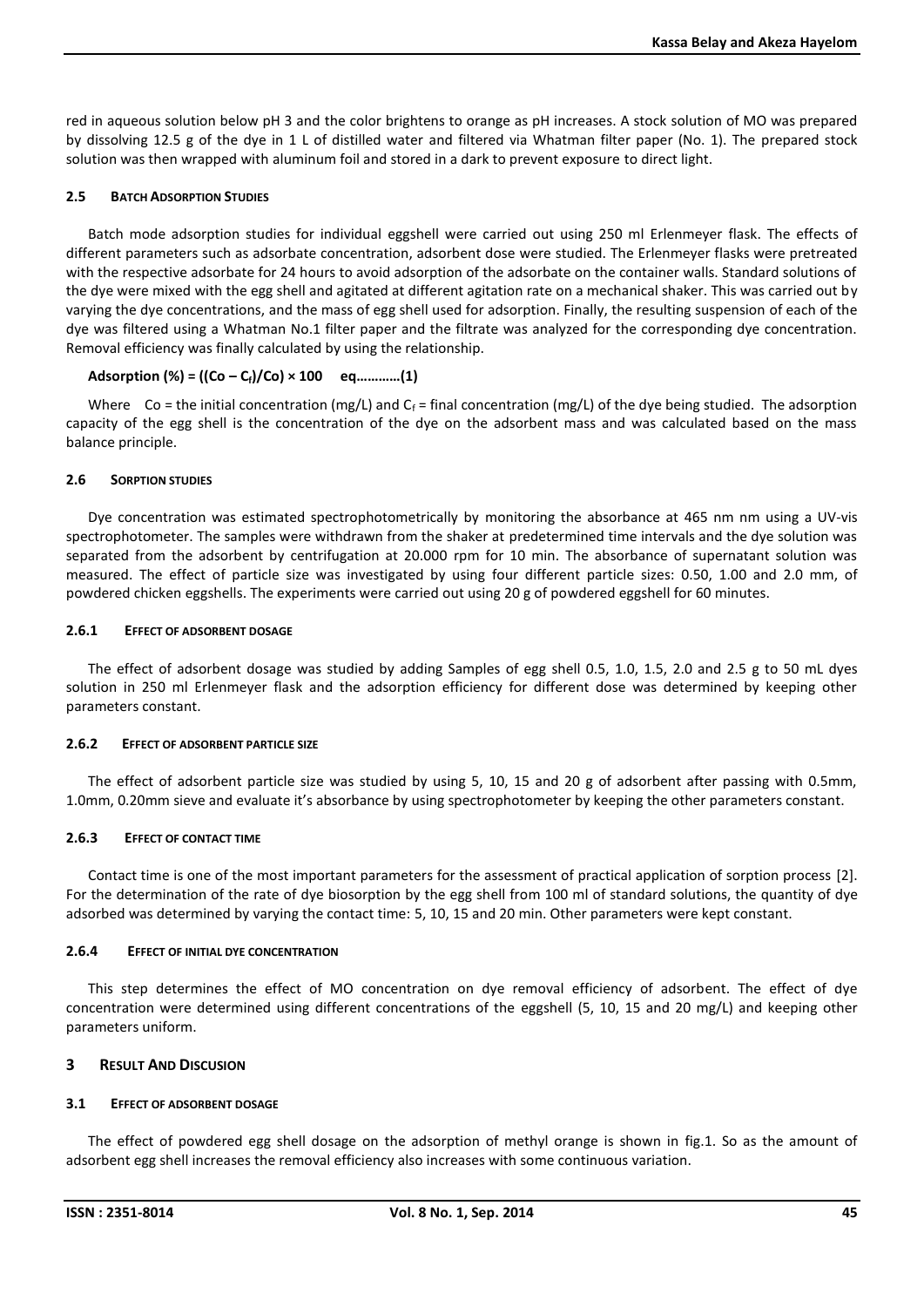As the dosage of adsorbent increases the adsorption increases proportionately. The increase of dosage increases adsorbent sites thus surface area of contact with the dyes increases. Therefore the amount of dye uptakes increases and consequently leads to a better adsorption [23]. This observed trend is mainly due to the increase in sorptive surface area and availability of more adsorption site.



*Fig.1. % adsorption Vs adsorbent dosage*

## **3.2 EFFECT OF ADSORBENT PARTICLE SIZE**

Determination of the effect of particle sizes on sorption was conducted using samples of four different average particle sizes (5 mm, 10mm, 15mm, and 20mm) at constant temperature for 80 minutes. So as it is supported in fig2 . as the particle size of adsorbent material increases then there is a constant decrement of on the removal efficiency of methyl orange because surface area of adsorbent material decreases so adsorption was high in 5mm particles size due to high surface area.



*Fig2. % adsorption Vs particle size*

## **3.3 EFFECT OF CONTACT TIME**

The adsorption rate was rapid during the first 5 min and then continued at a slower rate from 5 to 35 min, and almost reached a plateau after approximately 40 min of the experiment (see Figure 2). This was due to the fact that, at the initial stage the number of free adsorption sites was higher, and the slow adsorption rate in the later stage was due to slower diffusion of solute into the interior of the adsorbent. The maximum adsorption occurred after 40 min and there was almost no adsorption beyond this time because the equilibrium is attained.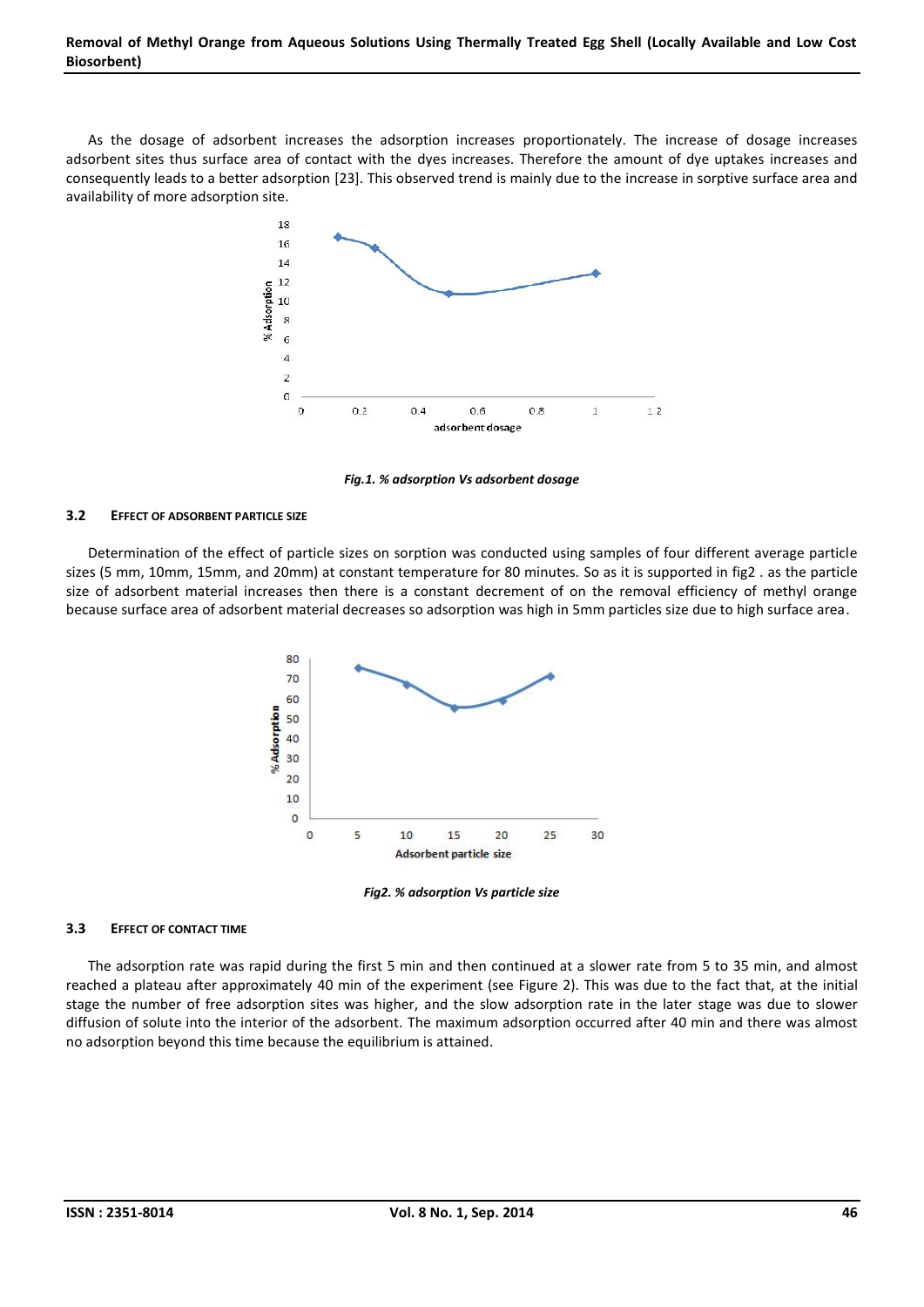

*Fig. 3 . % adsorption Vs contact time*

## **3.4 EFFECT OF INITIAL DYE CONCENTRATION**

The results displayed in Figure 4 show that an increase in initial concentration enhances the interaction between the dye molecules and the surface of the fibers. The dye molecules have to encounter the boundary layer effect before diffusing from boundary layer film onto the adsorbent surface followed by the diffusion of the dye into the porous structure of the adsorbent which eventually will take relatively longer contact time. The time profile of the dye uptake by the adsorbent is a single, smooth and continuous curve leading to a saturation point [22]. In addition, Increasing the initial dye concentration increases the number of collisions between dye molecules and the adsorbent, which enhances the adsorption process.



*Fig. 4. % adsorption Vs initail MO concentration*

## **4 CONCLUSIONS AND RECOMMENDATIONS**

#### **4.1 CONCLUSION**

This study is focused on the removal of methyl orange using egg shell from aqueous solution. The operating parameters: adsorbent doses, contact time, adsorbent particle size and initial MO concentration were effective on the removal efficiency of dye. The maximum removal efficiency of egg shell was found as 98.8% for 12.5 mg/L at conditions of 2 g adsorbent dosage,20 min contact time. Activated egg shell increased the removal efficiency of Methyl orange from aqueous solution as a result of the increased internal surface area. Based on the results of this study, it can be concluded that the egg shell adsorbent is an effective and alternative adsorbent for removal of methyl orange from aqueous solution because of its considerable adsorption capacity, being of its abundance and low-cost.

MO exhibited a fast biosorption rate during the first 5 minutes of contact time due to a great availability of surface area/binding sites or large number of vacant surface sites is available for dye molecules to be biosorbed. Generally, MO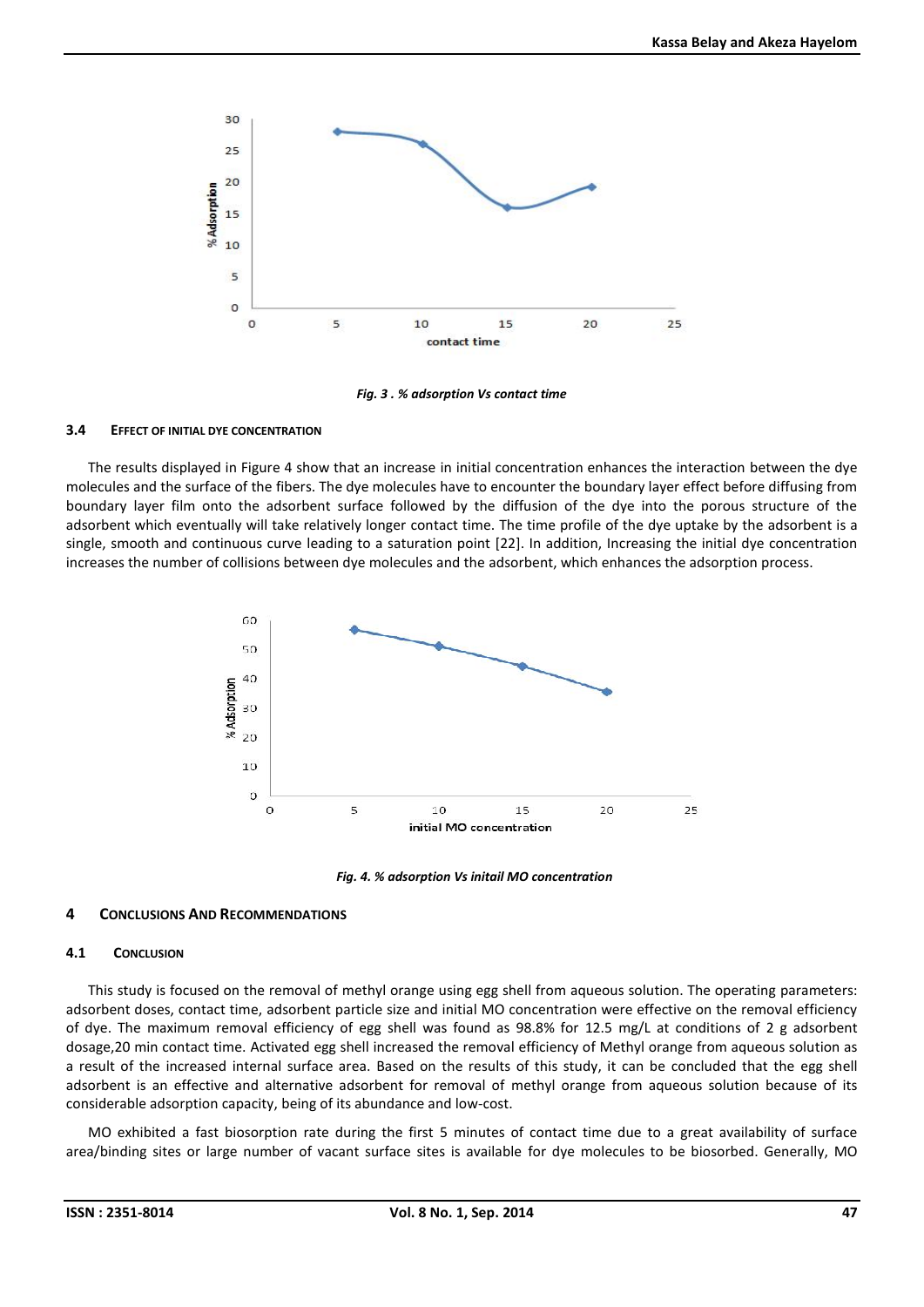anions will bind to all the active sites until they are fully occupied or until it attains equilibrium. Hence with time, fewer active sites are available and thus reduce the amount of dye being adsorbed or after a lapse of time the remaining vacant surface sites are difficult to be occupied due to repulsive forces between the solute molecules on the solid and bulk phases.

When the initial concentration increases the removal efficiency decreases. This is probably due to high driving force for mass transfer. The reduction of dye removal as a function of its concentration can be explained by the limitation of available free sites for adsorption of dye with the increase in dye concentration in bulk solution for a fixed mass of adsorbent, as well as by the increase in intraparticular diffusion.

As the dosage of adsorbent increases the adsorption increases proportionately. The increase of dosage increases adsorbent sites thus surface area of contact with the dyes increases. Therefore the amount of dye uptakes increases and consequently leads to a better adsorption. This observed trend is mainly due to the increase in sorptive surface area and availability of more adsorption site.

The removal efficiency was high at smaller particle size of adsorbent material because as the particle size decreases the surface area increases and this leads to high removal efficiency.

## **4.2 RECOMMENDATIONS**

The following recommendations are made in order to benefit those who need to intervene with the result of the study under consideration.

- Further study should be conducted in order to make use of egg shell adsorbent to remove dyes from wastewater from different factories.
- The adsorbent should characterized by using FT-IR.
- The use of adsorbent for removal of other toxic heavy metals should be studied.
- $\bullet$  Other factors such as  $P^H$ , temperature and kinetic isotherm should be studied.

## **REFERENCES**

- [1] Leechart P., Nakbanpote W. and Thiravetyan P., Application of 'waste' wood-shaving bottom ash for adsorption of azo reactive dye, J. Environ. Manage., 2009, 90, 912-920.
- [2] Bhatnagar A. and Jain A.K., A comparative adsorption study with different industrial wastes as adsorbents for the removal of cationic dyes from water, J. Colloid Interface Sci., 2005, 281, 49-55.
- [3] Chung K.T., Fulk G.E. and Andrews, A.W., Mutagenicity testing of some commonly used dyes, Appl. Environ. Microbiol., 1981, 42, 641-648.
- [4] Jain, R. and Sikarwar, S.,Removal of hazardous dye congored from waste material, J. Hazard. Mater., 2008, 152, 942- 948.
- [5] Holzheu, S. and Hoffmann, H., Adsorption Study of Cationic Dyes Having a Trimethylammonium Anchor Group on Hectorite Using Electrooptic and Spectroscopic Methods, J. Colloid Inter. Sci., 2002, 245, 16-23.
- [6] Ho,Y.S., Chiang, T.H. and Hsueh, Y.M., Removal of basic dye from aqueous solution using tree fern as a biosorbent, Process Biochem., 2009, 40, 119-124.
- [7] Mittal A., Malviya A., Kaur D., Mittal J. and Kurup, L, Studies on the adsorption kinetics and isotherms for the removal and recovery of Methyl Orange from wastewaters using waste materials, 2007, 148, 229-240.
- [8] Chen S., Zhang J., Zhang C., Yue Q., Li Y.and Li E., Equilibrium and kinetic studies of methyl orange and methyl violet ad sorption on activated carbon derived from *Phragmites australis*, Desalination, 2010, 252, 149–156.
- [9] Saiful Azhar, S., Ghaniey Liew, A., Suhardy,D., Farizul Hafiz, K., Irfan Hatim, M.D. **"**Dye Removal from Aqueous Solution by using Adsorption on Treated Sugarcane Bagasse." American Journal of Applied Sciences*,* 2005, 2(11), 14991503.
- [10] Grag, V.K., Raksh Kumar., Renuka Gupta. "Removal of malachite green dye from aqueous solution by adsorption using agroindustries waste: A case study of Phosopisceneraria." Dyes & Pigments, 2004, 62(1), 110.
- [11] Shaobin Wang., Boyjoo, Y., Choueib, A., Zhu, Z.H. "Removal of dyes from aqueous solution using fly ash and red mud." Water Research, 2005, 39(1), 129138.
- [12] Rasheed Khan, A., Hajira Tahir., Fahim Uddin., Uzma Hameed. "Adsorption of Methylene Blue from aqueous Solution on the Surface of Wool Fiber and Cotton Fiber."Journal of Applied Science and Environment Management *,* 2005, 9(2), 29 – 35.